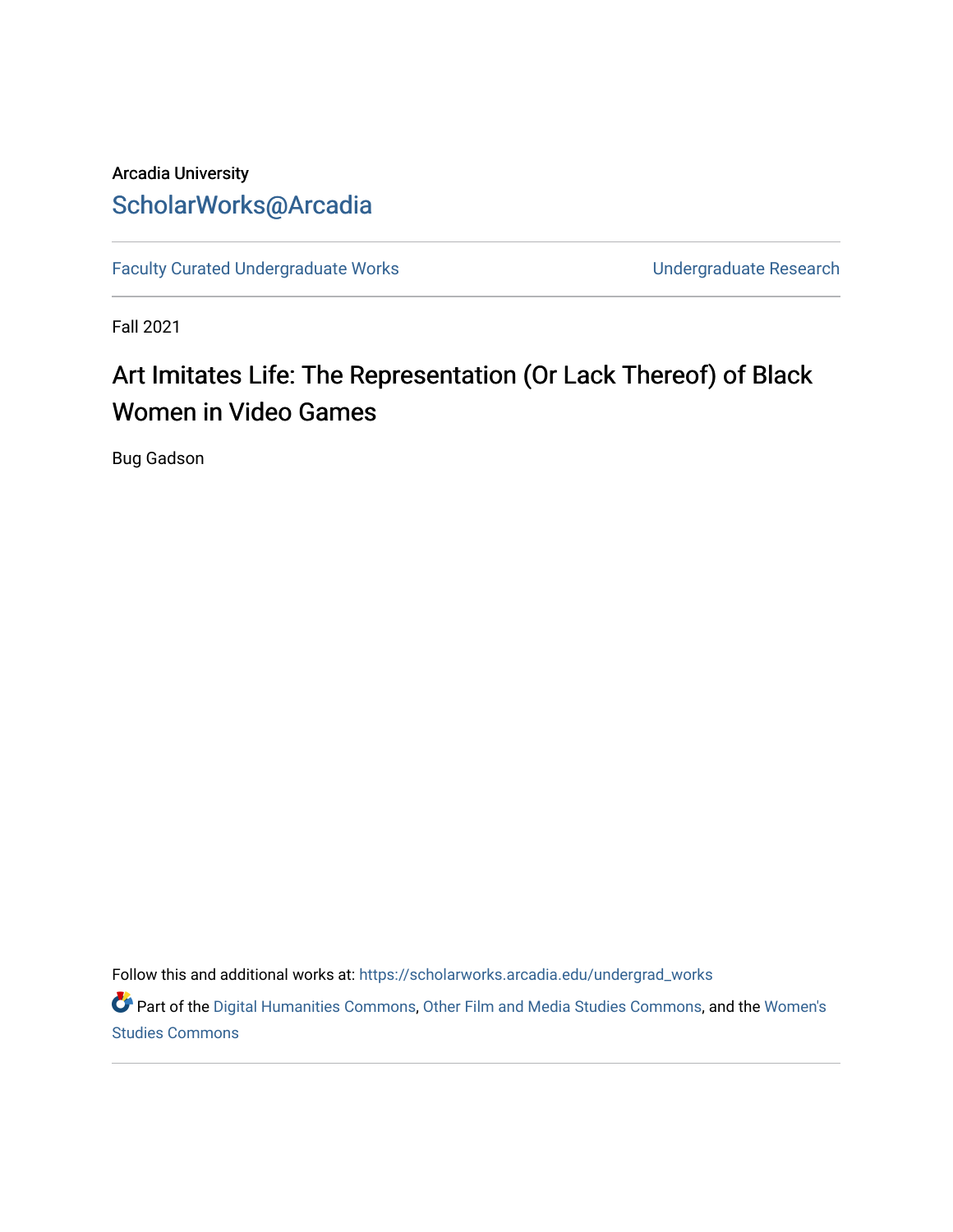#### **Art Imitates Life: The Representation (Or Lack Thereof) of Black Women in Video**

**Games**

## Bug Gadson

Arcadia University 450 S Easton Rd, Glenside, Pa 19038 jgadson@arcadia.edu

**Abstract:** The key focus of this essay is to compare the representation of black women in media, primarily in television and film, to the representation of black female characters in video games. Using black feminist theory, this essay illustrates the treatment of black female characters in gaming. The particular and deliberate methods of writing black female characters in video games are used to highlight white video game characters and their narratives, instead of giving life and dimension to the black female characters themselves. The hostile and unsafe environments in gaming spaces are cultivated through upholding these harmful stereotypes of black women, and they directly harm black women who enjoy gaming.

**Key Words:** Black Women, Video Games, Oppositional Gaze, bell hooks, media, Black Female Characters, Representation, Film, Television, Gaming Spaces, Racism, Misogynoir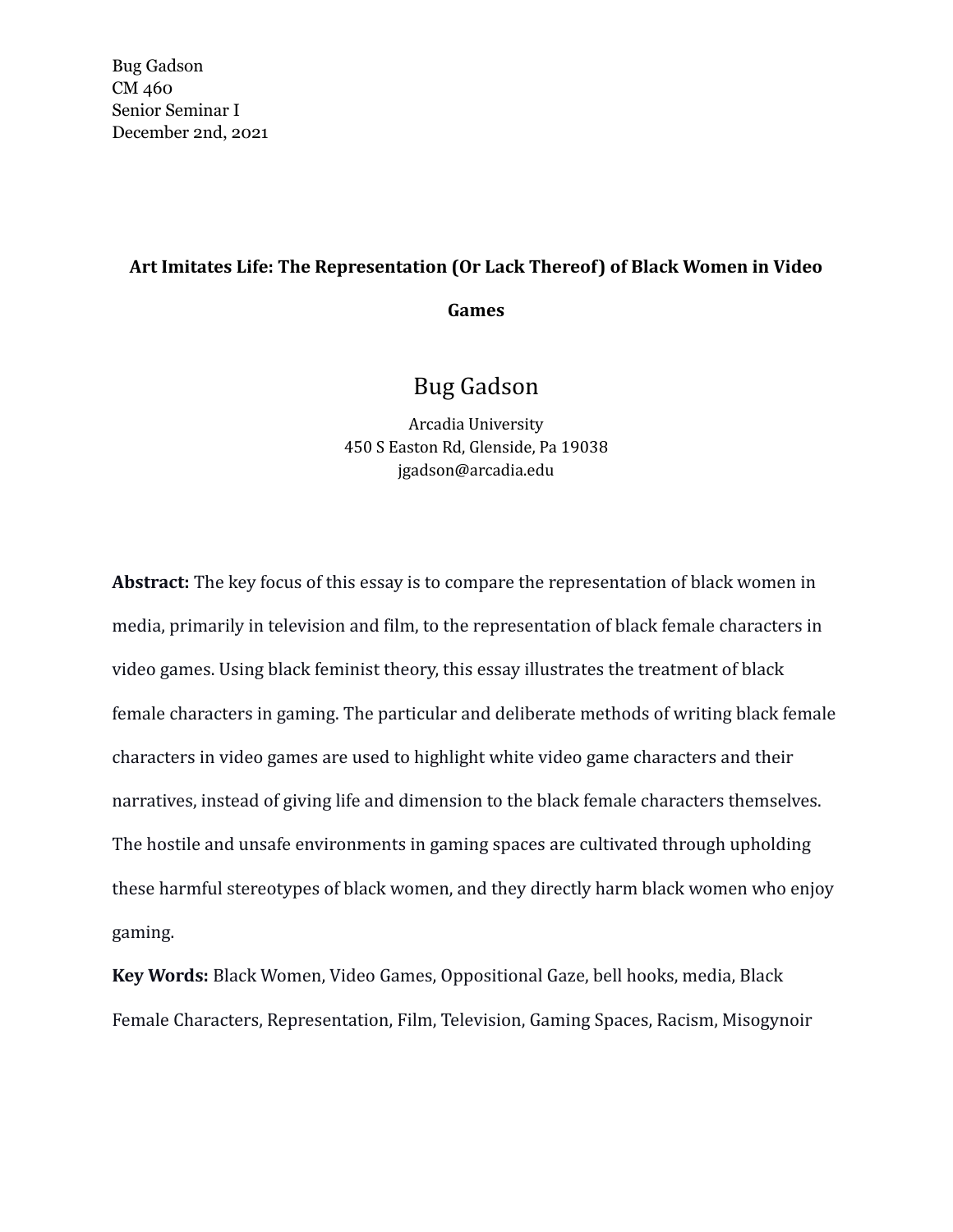#### **Black Feminist History**

Black women have always had to carve out their paths. Oftentimes, the path to freedom and equality was led by their counterparts - white women and Black men. The misogynoir experienced by Black women in the Black Liberation movement (Civil Rights Movement, Black Panthers, Student Nonviolent Coordinating Committee, Black Nationalism, and others) has only been discussed as recently as the early 2000s because there are very few records of their experiences outside of Black men(Spencer 91). As Black scholars took a closer look at race relations in the second generation Feminist movement, it became apparent that Black women were not allowed to take up the same amount of space as their white 'peers'. Black suffragist and civil rights leader Mary Church Terrell called on her white suffragette sisters for aid against the disenfranchisement of the Black female vote (Staples 1). She was told that the disenfranchisement of Black women was a race issue, and therefore out of their jurisdiction (Staples 1). Having been left out of both movements meant to liberate them, Black women like Mary Church Terrell, Tony Morrison, Sojourner Truth, and Bell Hooks decided to devote their lives to a different movement, Black feminism.

Black feminist organization began in the mid to late '60s when black women began to question the importance and recognition of their roles in both the Women's Suffrage movement and the Civil Rights movement (Roth 47). There have been many instances in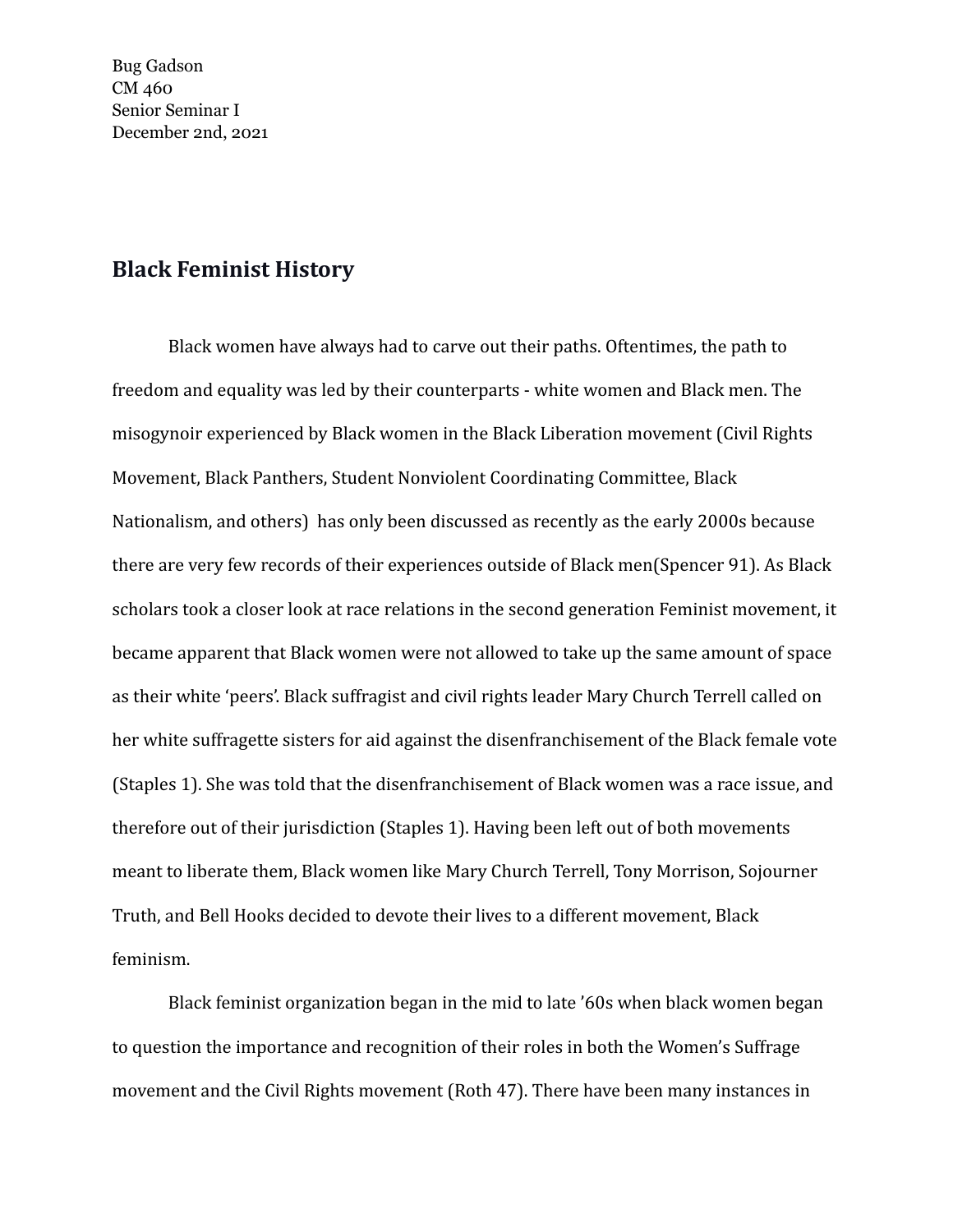which white suffragettes alienated and rejected black women, one being the noted reluctance white women had when called to organizational action by the political persecution of Angela Davis in 1970 (Taylor, 234). Racism in both the first and second Feminist movements took the form of exclusion. Conference panel members were exclusively white women unless the panel was specifically about black or 'third-world' women (Hull, 35). The curriculum taught in women's studies was centered around the work of European women, and the directors of women's studies programs in universities were white as well (Hull, 35). During discussions of sexist oppression, white feminists ignored the differences between white and black womens' experiences (Hull, 35). The representation of women's 'collective' oppression was shallow and exclusionary; Black women's unique experiences of misogynoir were overlooked and ignored.

Being systematically oppressed by sexism cannot negate the racism used to oppress Black women. White feminists refused to acknowledge their anti-blackness because of the belief that the oppressed cannot oppress others (Hull, 36). Akasha Gloria Hull, a poet, and Black feminist described this in her book *But Some Of Us Are Brave: All the Women Are White, All the Blacks Are Men* (1993): White women, who were (and still are) without question sexually oppressed by white men, believed that because of this oppression they were unable to assume the dominant role in the perpetuation of white racism; however, they have absorbed, supported, and advocated racist ideology and have acted individually as racist oppressors (36). It also wasn't uncommon for white feminists to have employed women of color as private household workers. Seven times as many women of color (who were 90% Black) in the Feminist movement were household workers than white women in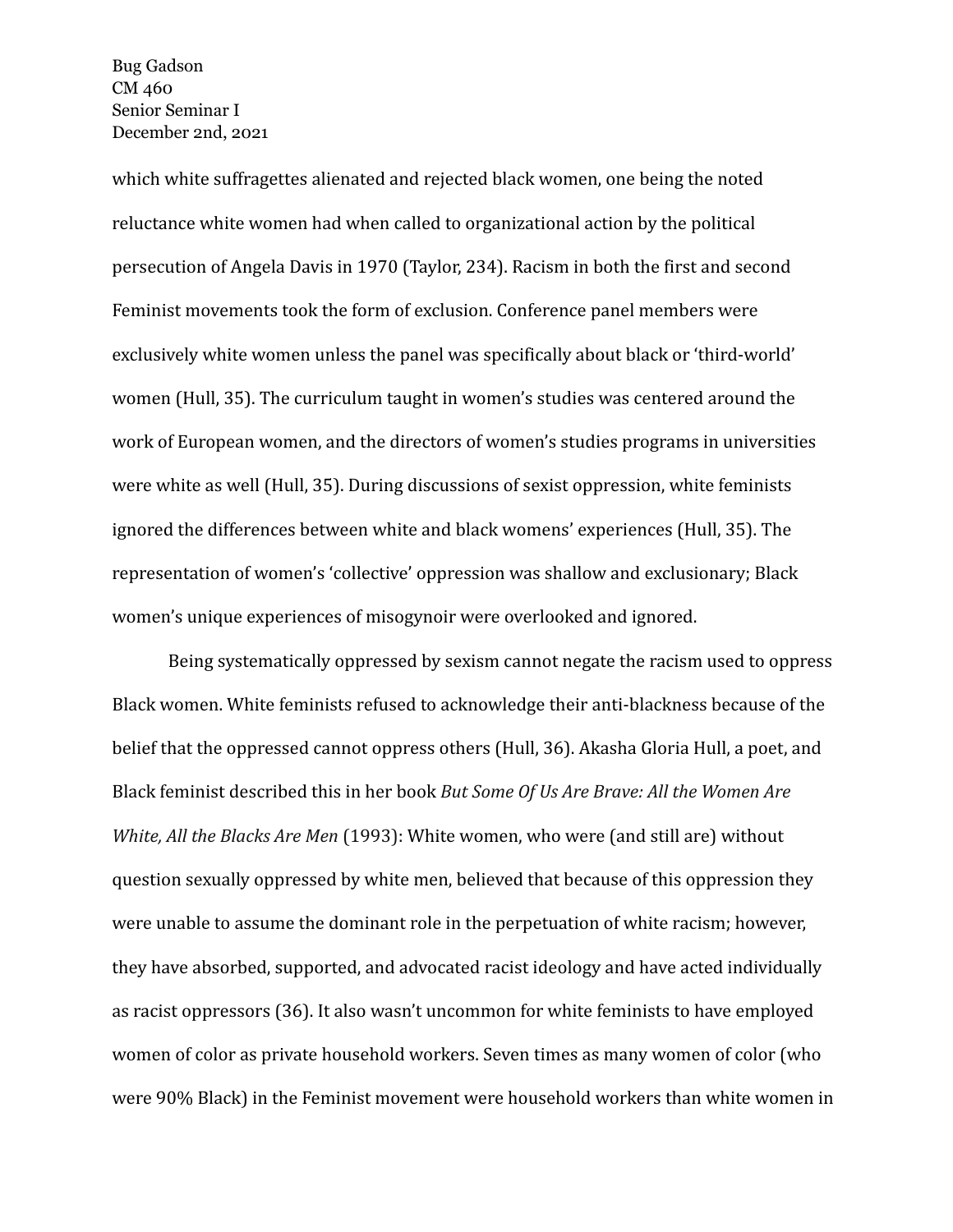1963 (Hull, 36). White women failed to recognize the intersections of race and class when concerning levels of oppression. Some white feminists pushed the idea that white women were incapable of racism. (Hull, 37). Their ideology of 'the oppressed cannot oppress' was deeply flawed. White feminists failed to consider their roles in racism by choosing not to acknowledge the intersectionality of womanhood (Hull, 37). White men were used as scapegoats for white women's racist aggressions as they were considered the common 'enemy' of oppression. They refused to see themselves as agents of classist, racist, and patriarchal society in partnership with white men (Hull 37).

The Black Liberation Movement equated the concept of freedom with masculinity because race was very sexualized in the rhetoric of the movement (Hull, 38). Slavery and racial prejudice denied black men their masculinity through acts of dehumanization. Black liberation was for the black male, in praxis and action (Hull, 38). The notion that Black men endure harsher racism than Black women because of the lack of manhood that Black men are permitted is a product of patriarchal ideology. Black women took it upon themselves to create a movement more suited to their needs, calling it Black Feminism.

#### **Black Feminist Theory**

Patricia Hill Collins, a distinguished Black Feminist scholar working at the University of Maryland, identified four major themes in the construction of Black feminist thought (Taylor, 235). She stated that these four themes of Black feminism were "a process of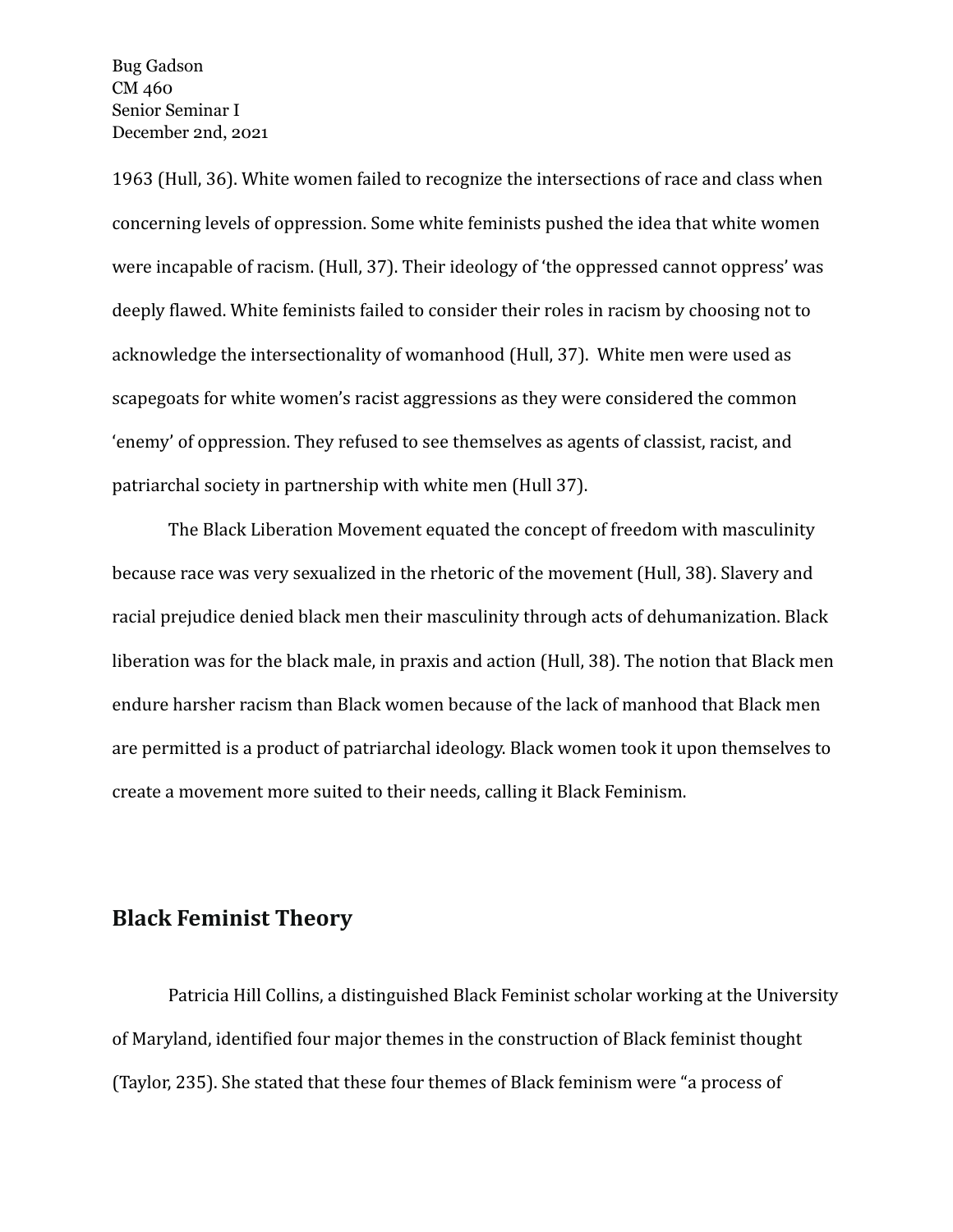self-conscious struggle that empowers women and men to actualize a humanist vision of community" formed by a Black woman's "standpoint"(Collins, 14). The first goal of Black feminism is to redefine and reclaim Black womanhood as a more positive and empowering identity than it was given by white supremacy(Roth 235). Secondly, gaining an understanding of intersectionality between race, class, and gender, as it pertained to Blackness, is essential in the praxis of Black feminists (Taylor 235). Thirdly, Black feminists are to "intertwine intellectual thought and political activism" (Taylor, 235). Finally, Black women must be aware of our distinctive cultural heritage as it gives us energy and skill to combat racist and sexist aggression as we move about the world (Taylor, 235). Ula Taylor, a professor of the University of California Berkeley, defines the emergence of Black feminism as such: Thus, the historical evolution of Black feminism in the United States not only developed out of Black women's antagonistic and dialectical engagement with White women but also out of their need to ameliorate conditions for empowerment on their terms (235).

While both the Feminist Movement and Black Liberation Movement had failed to acknowledge the importance of intersecting identities, Black Feminism explored these identities concerning oppression in the United States. Working within intersectional frameworks is an important structure of Black feminist thought(Bailey, 20). Black feminists have been thinking about how race, class, sexuality, and gender intersect before the term intersectionality was coined by Kimberlé Crenshaw in 1989(Bailey, 20.) This term has since helped scholars understand the ways that racial injustice, identity politics, and policing come together to affect the lives of people of color (Crenshaw, 160). The reach of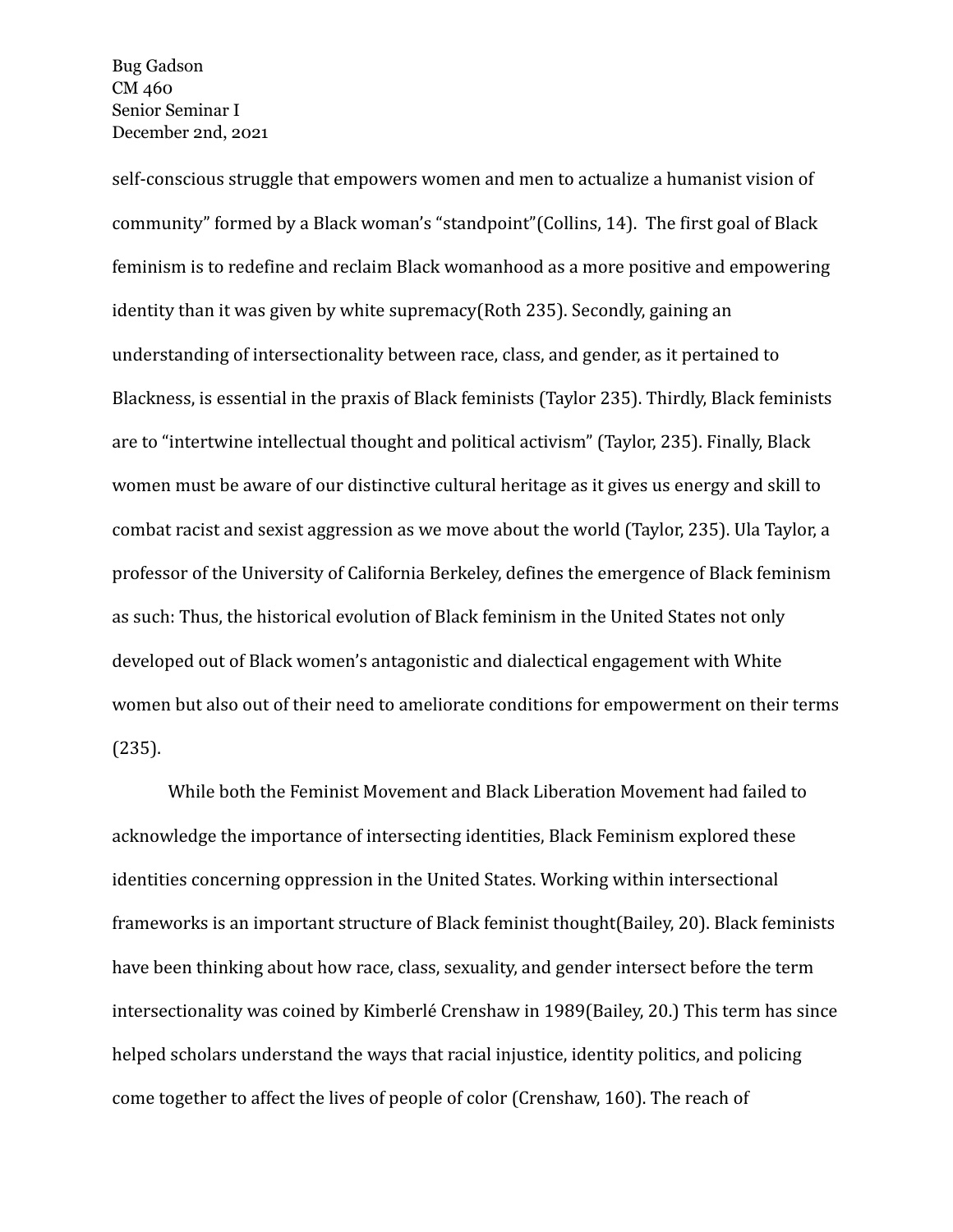intersectionality in Black feminist theory has only continued to extend as we discuss topics like having a black feminist disability framework(Bailey, 20). Ableism negatively impacts the lives of Black people just as much as sexism and racism, making life even more difficult for Black people to get the quality of care that they need (Bailey, 21). Black feminist Audre Lorde explained the need for intersectionality in Black feminist thought by stating that "There is no such thing as a single-issue struggle because we do not live single-issue lives".

#### **Representation of Black Women in Media**

Up until just about four decades ago, Black people had very little control of their narratives in the media. Shows like *Good Times* and *The Jeffersons* were produced by White men while a small number of the writers of the show were Black (Cheers, 2). At this point, three stereotypes of Black women existed in both film and television: the Jezebel, Mammy, and the Tragic Mulatto. (Pilgrim, 15) White television producers like Normin Lear and Bud Yorkin actively shaped the public opinion of Black people for over a decade. Through their narratives, Black women were seen through a white-middle class lens that only interacted with domestic servers and entertainers (Gray, 42). Starting with the Cosby show which debuted in 1984, Black men began to assume creative control over their stories(Cheers, 2). It was much longer before Black women began producing television shows. Black feminists examined these shows and were still able to point out certain categories that Black women characters in television often fall into. In both *Black Feminist Thought: Knowledge,*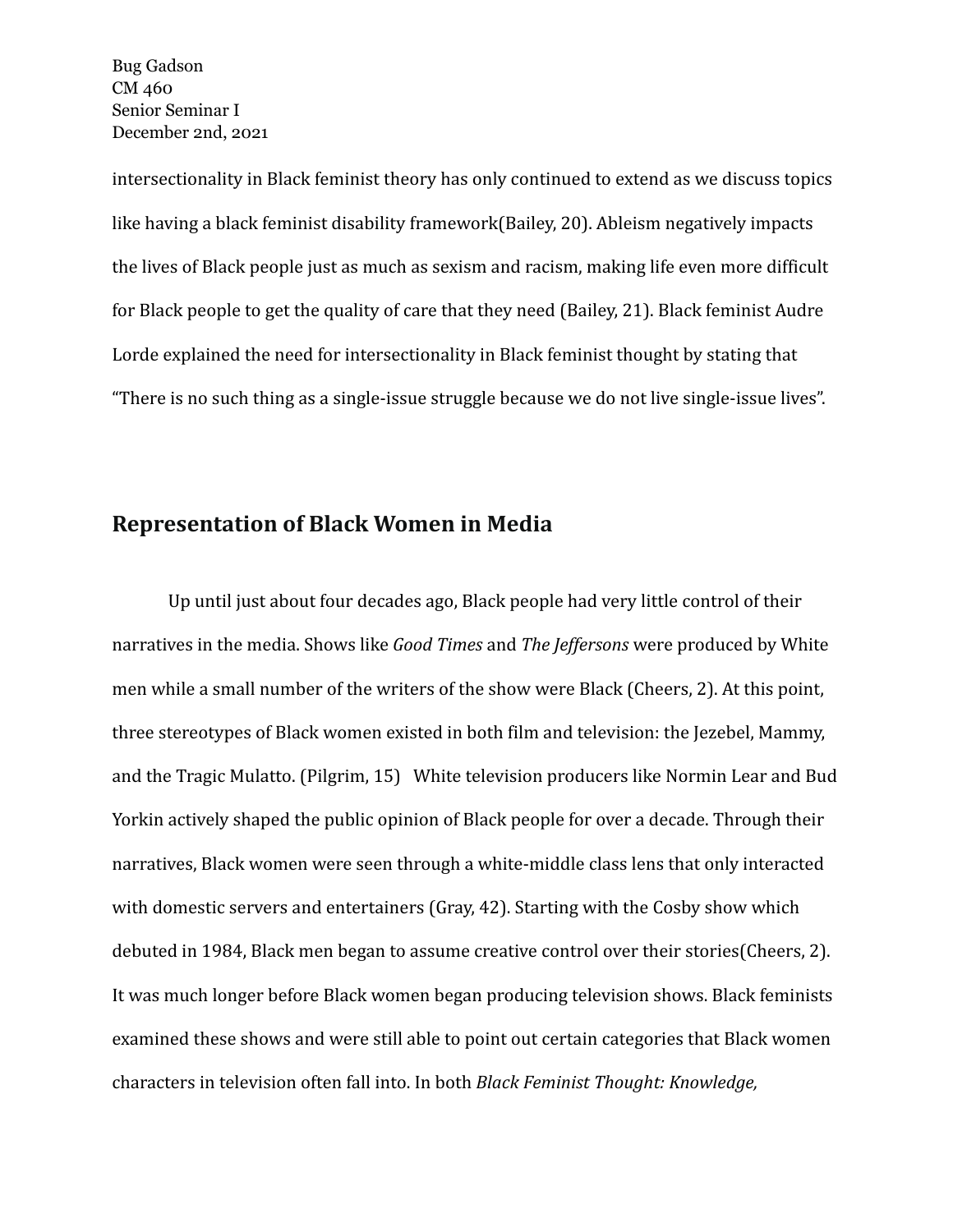*Consciousness, and the Politics of Empowerment*(2000) and *Black Sexual Politics: African Americans, Gender, and the New Racism*(2005), Patricia Hill Collins examines how the original stereotypes of Black women have morphed and transformed into alternatives from their more aggressive and offensive past translations(Cheers, 3). Although there has been a shift from white men controlling all of black television to Black men controlling some of black television, the stereotypes just take on a different tone, rather than exploring the diverse narratives of Black women.

This reinforces the idea of Black womanhood being a very singular experience that can only correctly be expressed by Black women. Collins identified three contemporary alternatives of the representation of Black women: 'modern mammies' 'Black ladies' and 'educated bitches' all of which she claims are visible in television(Cheers, 4). Modern television shows produced by Black women, like *Insecure*(2016), and Black Lady Sketch Show(2019) are devoid of these stereotypes while still honoring the little bit of truth that developed them. bell hooks is a prominent Black feminist scholar that reinterpreted the thesis of Laura Mulvey's dominant Male Gaze to define what she calls the Black Gaze. While the Male Gaze examines how visual media forms like film and television are impacted by sexist racist views of the world, bell hooks tells us that the Black gaze is a radical one (hooks, 3).

bell hooks, or Gloria Dean Watkins is an author known for her disruptive theories surrounding White feminism(Biana, 13). She observed that white feminist movements often purposefully excluded other disenfranchised women while fighting for the same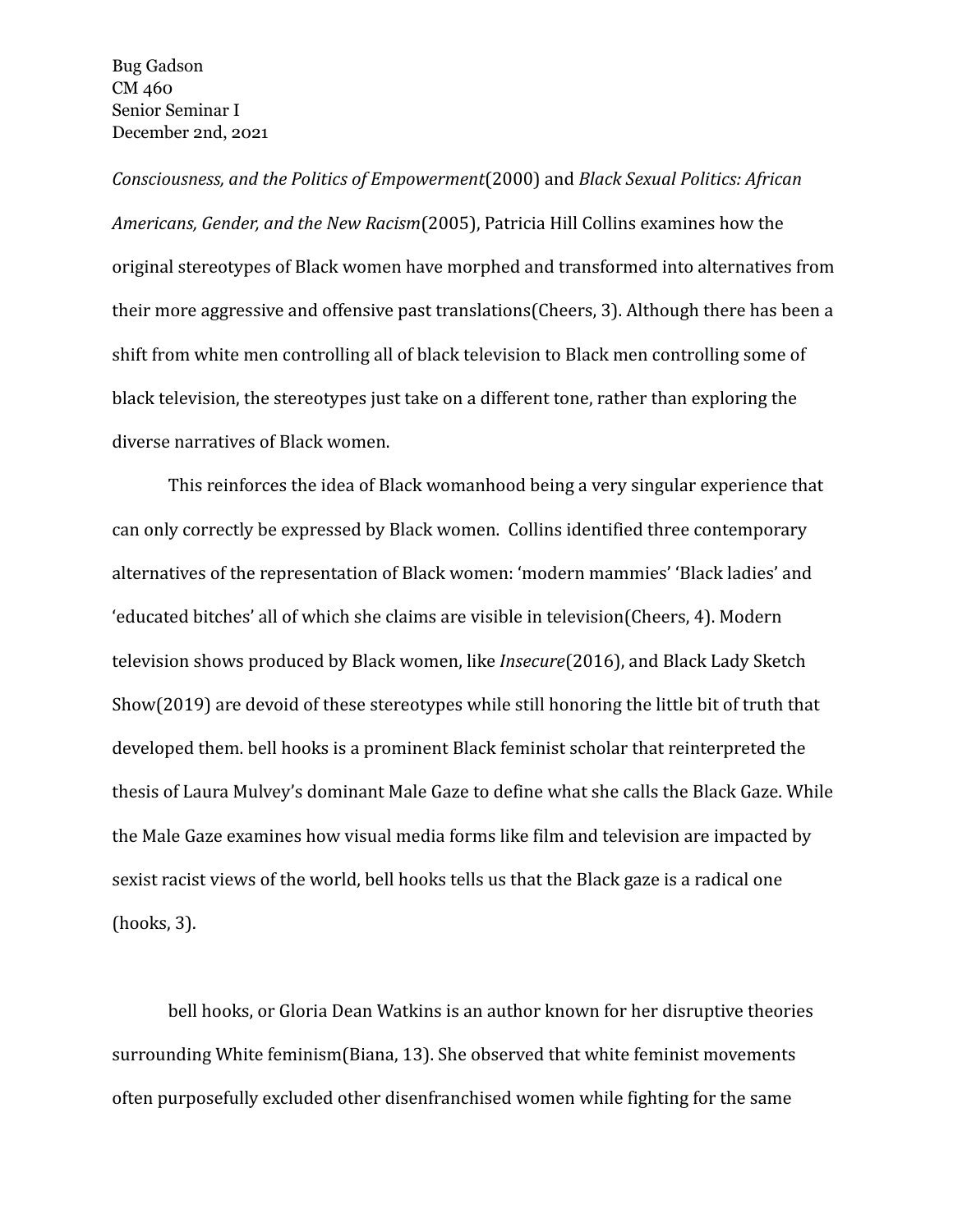rights that men had(Biana, 13). bell hooks critiqued white feminists by telling them that while their movement was for the betterment of their sex (womanhood) their whiteness was still at the forefront of their agenda(Biana, 13). She proposed a new form of feminism, one that did not ignore other forms of oppression stemming from White supremacy(Biana, 13). She states that the fight against sexism can not be isolated from the fight against race and sexuality(Biana,13).

Each of these forms of oppression are interrelated and inseparably connected to each other through interlocking webs of oppression (hooks 1984, 31).

## **The Oppositional Gaze**

bell hooks began exploring the concept of the black female spectator. The dominant white male gaze can only be challenged if those who do not possess it begin to look back(hooks, 115) To 'look back' is an act of defiance in rural black communities (hooks, 116). Black parents often instill the fear of looking back into their children (hook, 116). This practice can be traced back to slavery, as Slaves were not permitted to look at their masters (hooks, 117). This is because looking a person in the eye means that there is some form of equality of the gaze. The seer becomes the seen. Slaves were denied the right to see, they were stripped of their presence and therefore their humanity, power over themselves and their reality(hooks, 116). The inherently defiant act of 'looking back' has cost millions of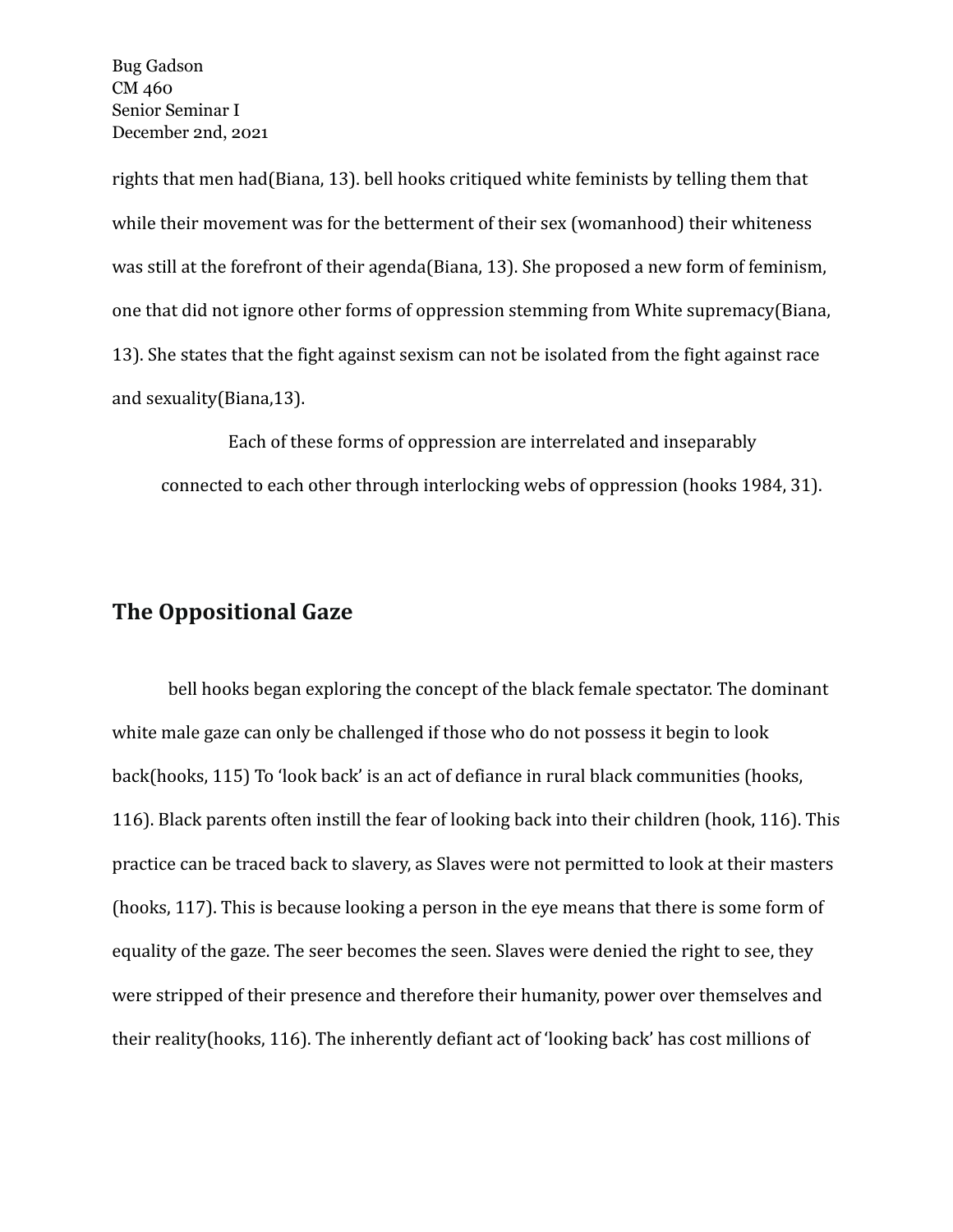black lives. Black men like Emmet Till and Pervis Payne were both killed- one lynched, the other by capital punishment- for looking (Levy, 13)

The passive roles that women were given and the denial of the black existence in visual media left the black female spectator in a position of masochistic observation (hooks, 133). The black woman is forced to identify with parts and pieces of the screen, but cannot consume media wholly without some escapism. In the screen world, the black female does not exist. If she is ever-present on-screen her role is not only passive but also one of absence. bell hooks explains that the looking relations of black women in the real world translate on screen. Black women are placeholders to uplift white women in their desirability, black women are denied a 'body' on screen. Black women are denied their bodies in the real world every day. The bodies of black women are dissected and cannibalized by consumer culture (Loft, 4). The phallocentric and white supremacist stereotypes of black women are used to justify the mistreatment and dehumanization they face (hooks, 119). On screen, they are lifeless and scapegoated; black women only exist as plot devices to drive white narratives. Black female spectators had to develop a new, different way of seeing in order to consume cinema in a way that doesn't harm them. The black female gaze is an interrogative one. Black women cannot take any media they consume at face value as cinema and film rarely have their existence in mind. The black female gaze is created by the natural suspicion black women have as they move about the world, making it an oppositional gaze.

On white-dominated screens, representations of black women never has the actuality of their lived experiences in mind. Only black women themselves or someone with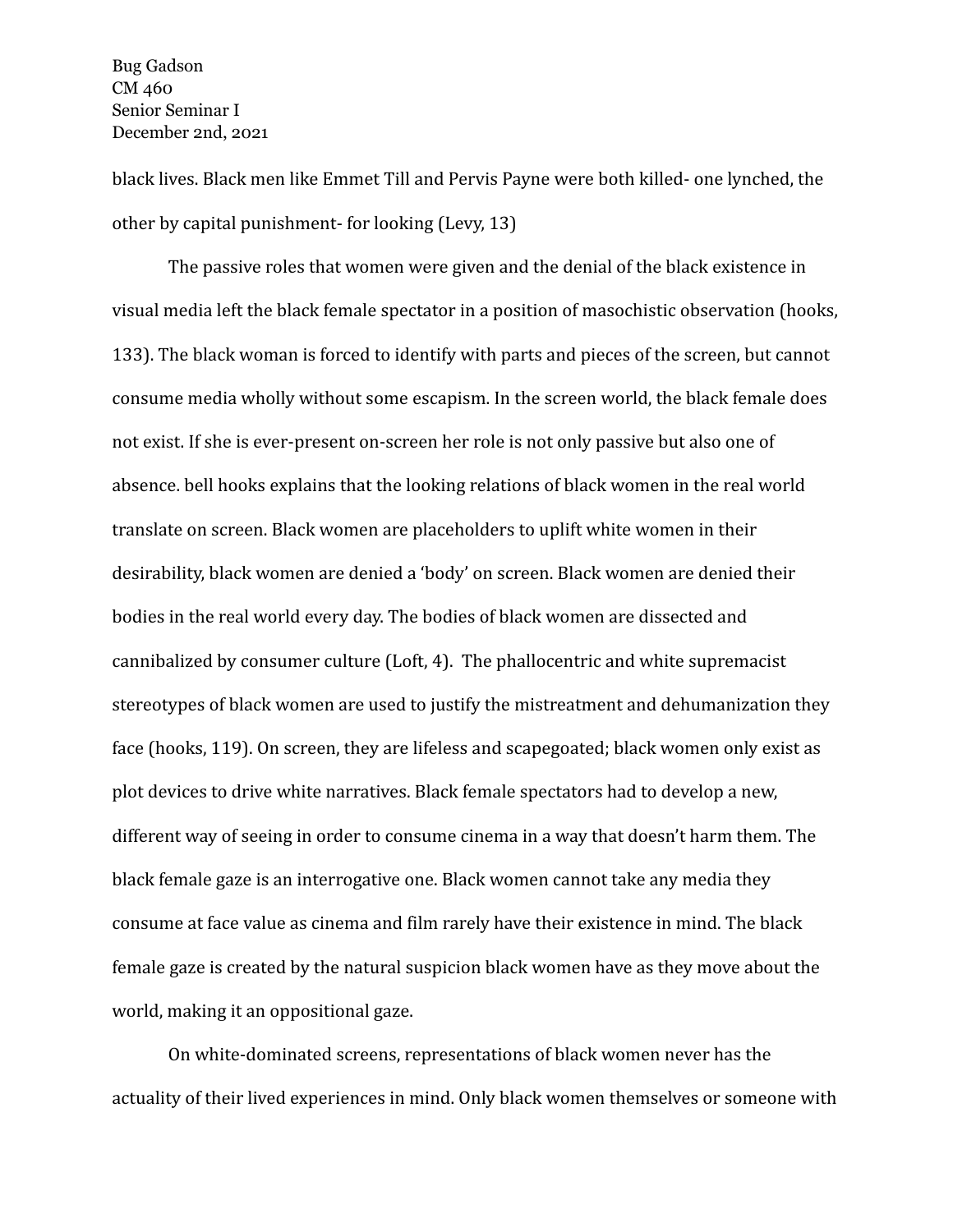a visually educated eye can see this; the way black women are written are caricatures that already exist in the minds of our society through media socialization (Cheers, 7). These regurgitated images are violent representations of black women and they shape their lived experiences without ever acknowledging them (Adams-Bass, 86).

An application of the cultivation theory to the TV-viewing habits of black youth suggests that youth will accept black-character portrayals and media images as valid models of acceptable and expected behaviors for black people (Adams-Bass, 86). White supremacists established stereotypes in order to control the narratives of marginalized people during colonization (Adams-Bass, 82). This is a process of 'othering' which bell hooks mentions in her observation about the oppositional gaze. The oppositional gaze of the black female spectator challenges not only cinema's rules of presentation but also interrogates the models of representation within it (bell hooks, 123). The black female spectator should not get comfortable with the stereotypes being presented on screen as the engagement of this media means to images willingly in the negation of black representation (bell hooks, 124). The erasure of black women in visual media is another process of othering that doesn't allow for black women to exist or have an active presence in the real world. The cyclical nature of creating violent stereotypes of black women and society accepting the stereotypical behaviors as truthful depictions is intentional and dangerous to the bodies of black women.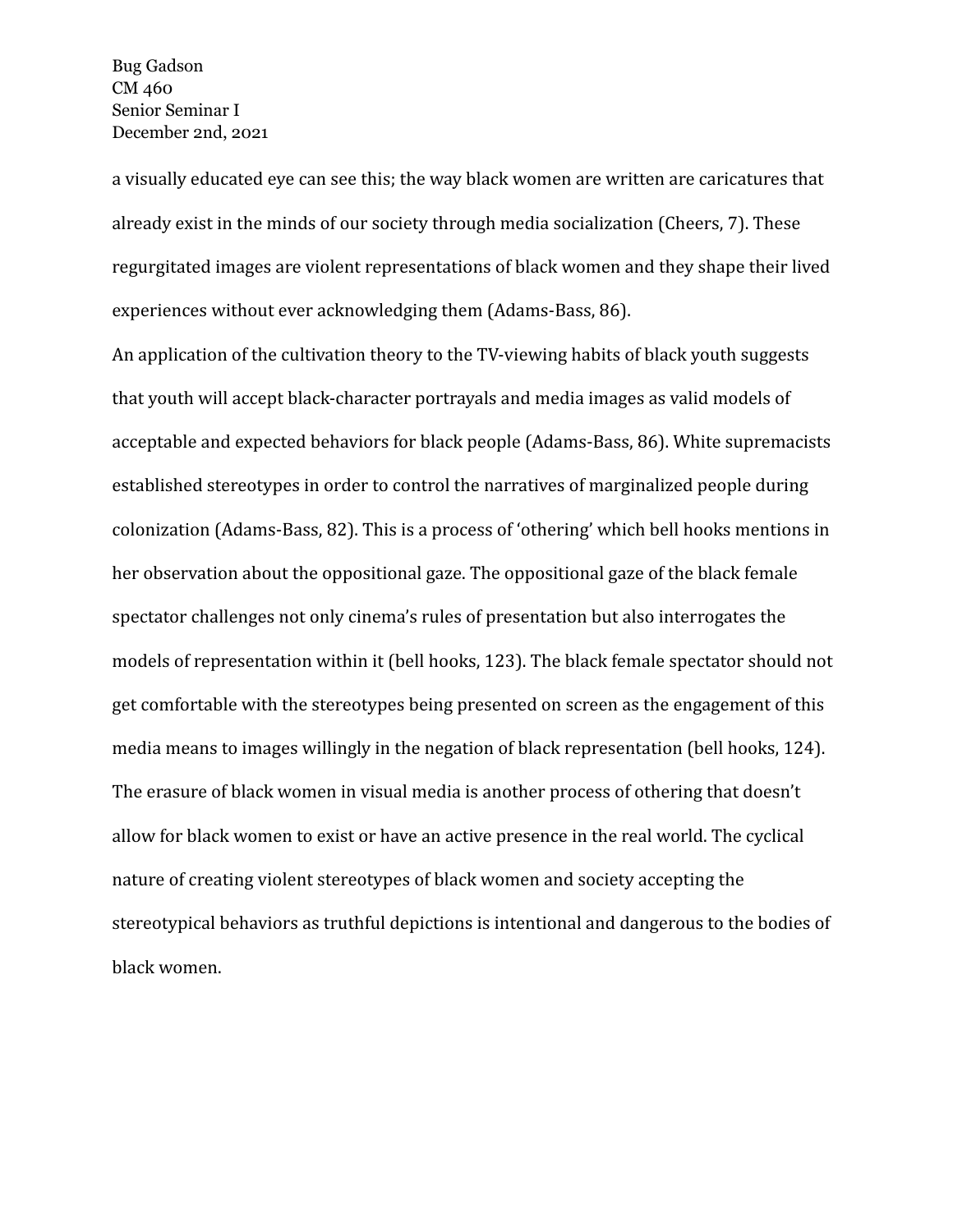### **'Looking Back' in Gaming**

The way that identities are portrayed in different mediums gives researchers insight into how those identities are viewed in the real world. Just as Black women are seldom shown as warriors and trailblazers in film and television, the world of video games projects false and stereotyped identities onto their black female characters. They are given no agency, their stories stop with them, and are often stopped by the protagonist themselves. Black female characters are seen and used as stepping stones in stories that are engulfed by whiteness. These characters are denied the ability to have agency in their own narratives to give agency to white protagonists.

One character that comes instantly to mind is Marlene, from the first installment of *The Last of Us* series. *The Last of Us* universe is in peril as a zombie apocalypse has ravaged the world, leaving little resources and little humanity for the remainder of the survivors. Marlene is the leader of the Fireflies, an anti-government group that actively and violently resists the totalitarian rule of the U.S. government post-zombie apocalypse. She is given the responsibility of watching Ellie, the game's co-protagonist, after Ellie's mother passes away. Marlene is stern, but compassionate and caring. She manages hundreds of disenfranchised people in factions while trying to find a cure for the brain virus that causes zombies.

When it is revealed to Marlene that Ellie is immune to the virus, she is aghast. She eventually complies with the doctor's wish to extract the part of her brain needed to create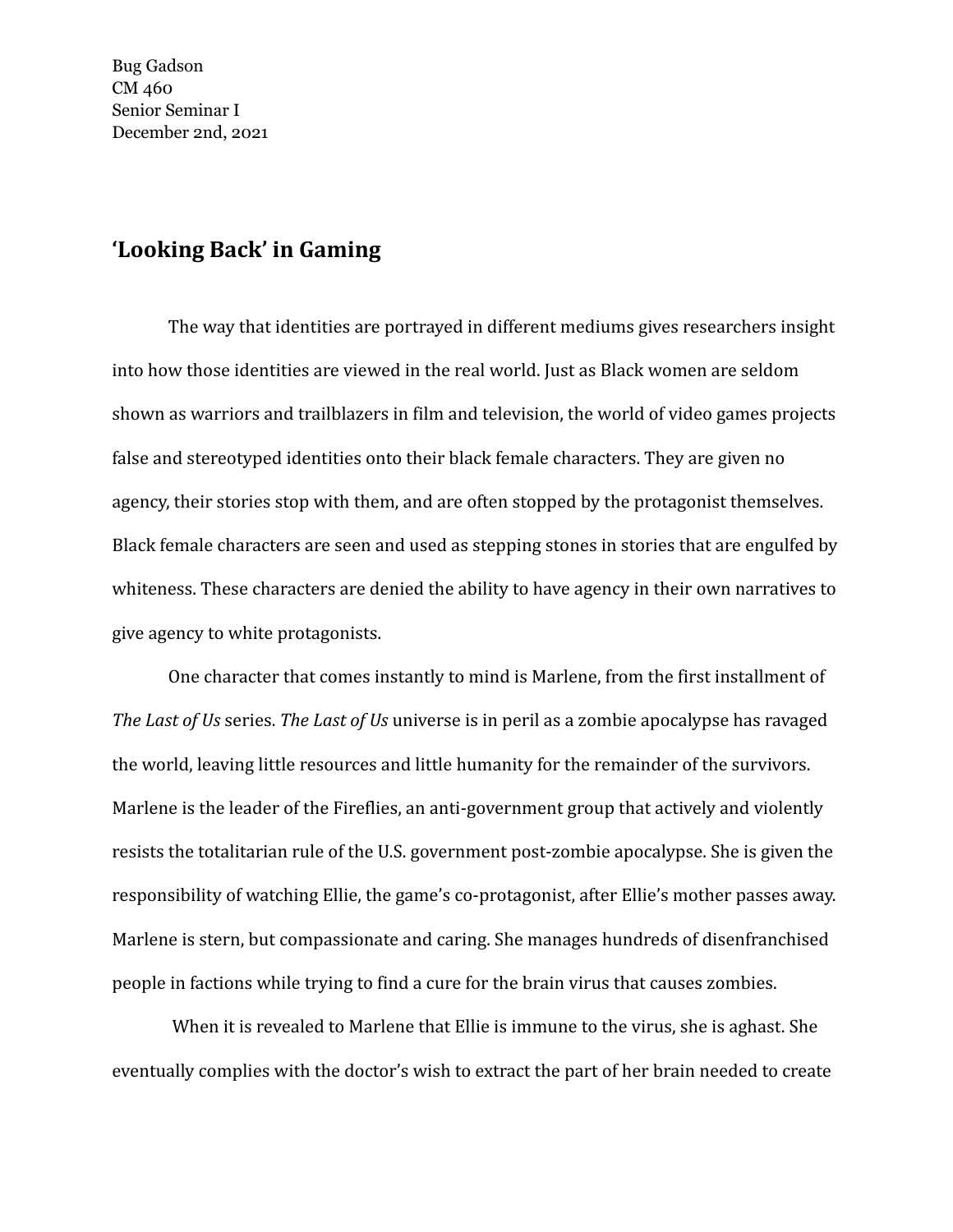the vaccine, knowing that it will kill Ellie. She is visibly hurt. She insists that Joel, a man who helped Ellie get to the Fireflies, has a right to know her fate. Joel is our troubled white male co-protagonist that is struggling with the trauma associated with the death of his daughter at the beginning of the outbreak. When he is told the fate of Ellie, he spirals and kills almost every doctor in the operation room to 'save' Ellie from death. He then shoots Marlene. First in the stomach, and then in the face in order to prevent her from looking for Ellie in the future.

Marlene is murdered by a grief-stricken white man who overlooks the entirety of humanity to save one white girl. Even as Marlene begs him to think about Ellie's eventual fate in such a cruel and hostile world- being eaten, the possibility of her being raped and murdered instead of dying a peaceful, painless, and meaningful death, she is shot dead to further both Ellie and Joel's stories as protagonists. This is later affirmed by the release of *The Last of Us 2* in 202o. Had Ellie been killed and used in the development of the vaccine, there would be no need for a second game.

*The Last of Us 2* (2020) is centered around the repercussions of the events on the day Joel 'saves' Ellie. Joel is brutally killed for the death of Marlene and the deaths of the doctors. Ellie goes on a quest for revenge while still carrying survivor's guilt. Marlene's death is what kicks off an entire sequel to the franchise. She was used as a plot device; her noble goals and dreams die with her. In *The Last of Us 2*, the Fireflies have disbanded due to a lack of leadership and resources. bell hooks quotes Manthia Diawara, a cultural theorist, when discussing the oppositional gaze: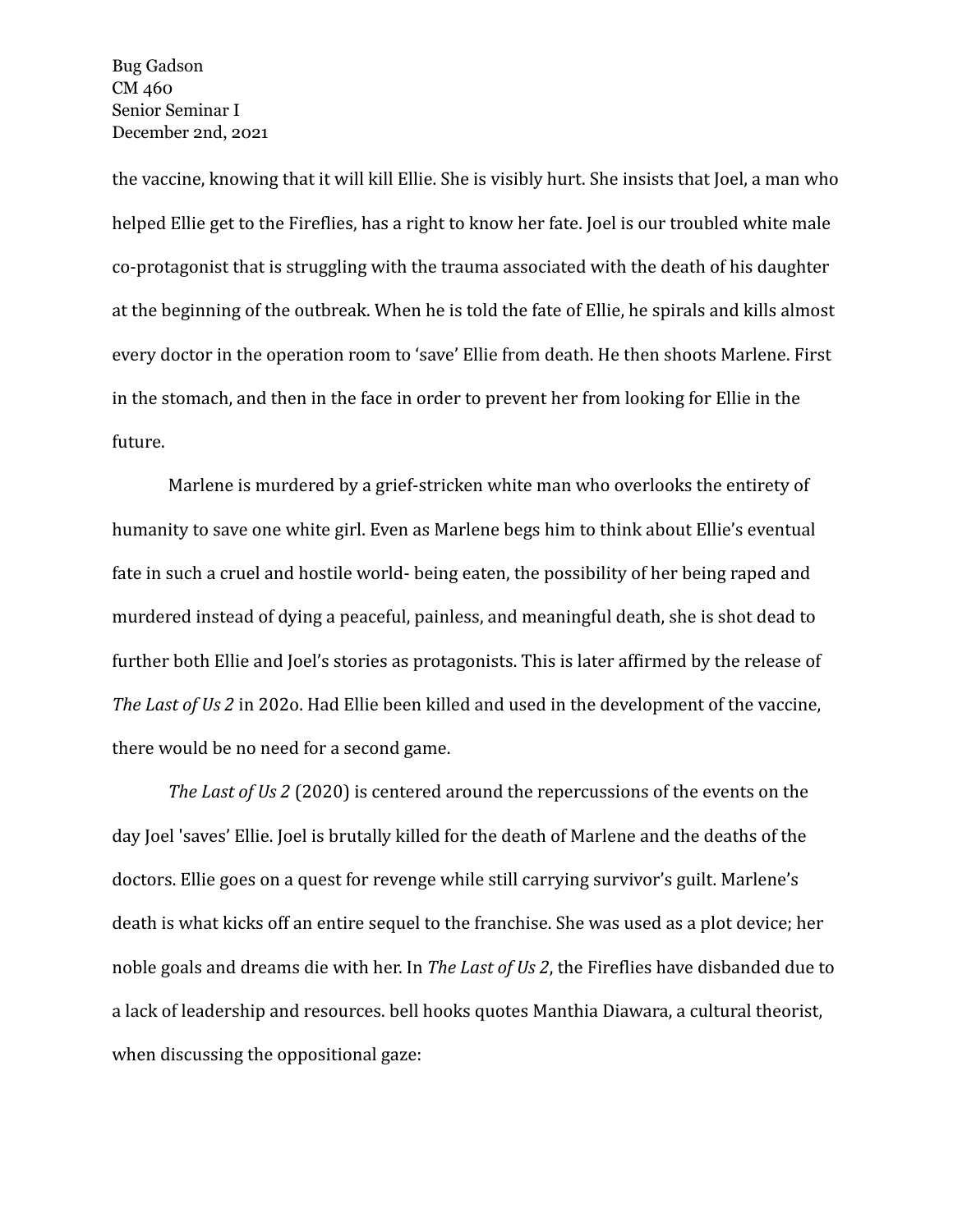> Every narration places the spectator in a position of agency; and race, class, and sexual relations influence the way in which the subjecthood is filled by the spectator (hooks, 117).

The power of any narrative relies solely on the spectator and their way of seeing the world. The largely assumed target audience for most AAA video game titles is white men, usually with alt-right affiliations (Bezio, 1). A large majority of video game design studios are led by white men (Bezio, 1). There is a case to be made about why Marlene was designed to be a black woman; the black woman is easier to antagonize despite her selfless and honest goals. In *The Last of Us(2013)*, an antagonist is exactly what Marlene is to Joel. The spectator assumes the agency and identity of the traumatized and pained Joel, making it easier to have less empathy for Marlene. She is depicted as a selfish child-killer, and not the potential savior of their society.

Sheva Alomar is one of the most trivial and unused characters in the Resident Evil game timeline. She only has one appearance in the franchise while other characters make multiple appearances. Sheva Alomar is a black woman and is a native of West Africa. We are not told where in West Africa, which has 17 countries. The game *Resident Evil 5* (2009) takes place in West Africa, insinuating that we would have never seen Sheva outside of West Africa. It's true, as she is never seen again in later installments. The game is designed to be a multiplayer experience, with both Sheva Alomar and Chris Redfield as protagonists. However, if you choose to play the game solo style, you have to play through the game first as Chris Redfield. It is only after the completion of the game that Sheva is unlocked as a choice for solo gameplay. Sheva exists only to contrast Chris Redfield and to help him finish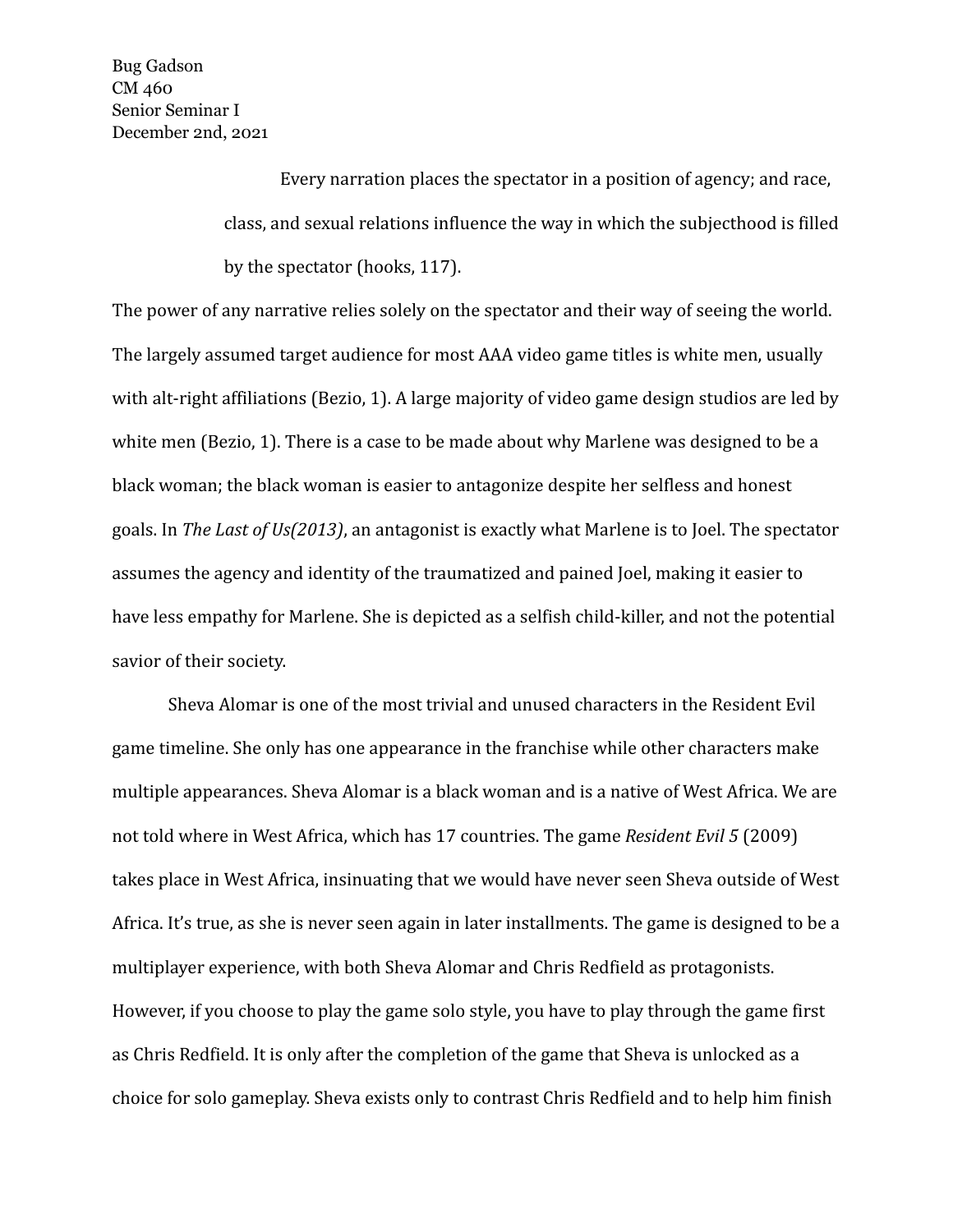his mission. Her personal goals and work experience are not an essential part of the game's narrative; we learn very little about her other than her impoverished background. Sheva has no agency in her own story because, in order to do that, she would have to gaze back in a game that is largely about killing 'infected' black people.

Resident Evil 5 was a very controversial game when it came out due to the assumed justification of violence towards black African people at the hands of the white protagonist. Scholars like Andre Brock responded to the video game by stating that "Videogames construct exotic fantasy worlds and peoples as places for White male protagonists to conquer, explore, exploit, and solve" (Brock, 1). Western ideologies of black African people consist of savagery, incivility, and poverty. These 'monsters' consist of only dark-skinned men, carrying their cleavers and butcher knives. Sheva expressed very little concern for her people being mowed down carelessly by Chris Redfield. In fact, she joins in, killing right alongside him, hundreds of infected black people. hooks describes spaces of agency for black female spectators as a space where "we can both interrogate the gaze of the Other, but also look back, and at one another, naming what we see." Sheva was not designed to look back or question her partner's violent actions against her people. She does not look at the suffering villagers as her own, despite having grown up in the area. The game denies a space of agency for black people to exist and critique, to be hurt by the deaths of their once human brethren. If Sheva was given the agency to look back at both her white partner and the assumed white male audience, perhaps she would have denied helping Chris Redfield, seeking a humanitarian approach on her own. A humanitarian approach to their epidemic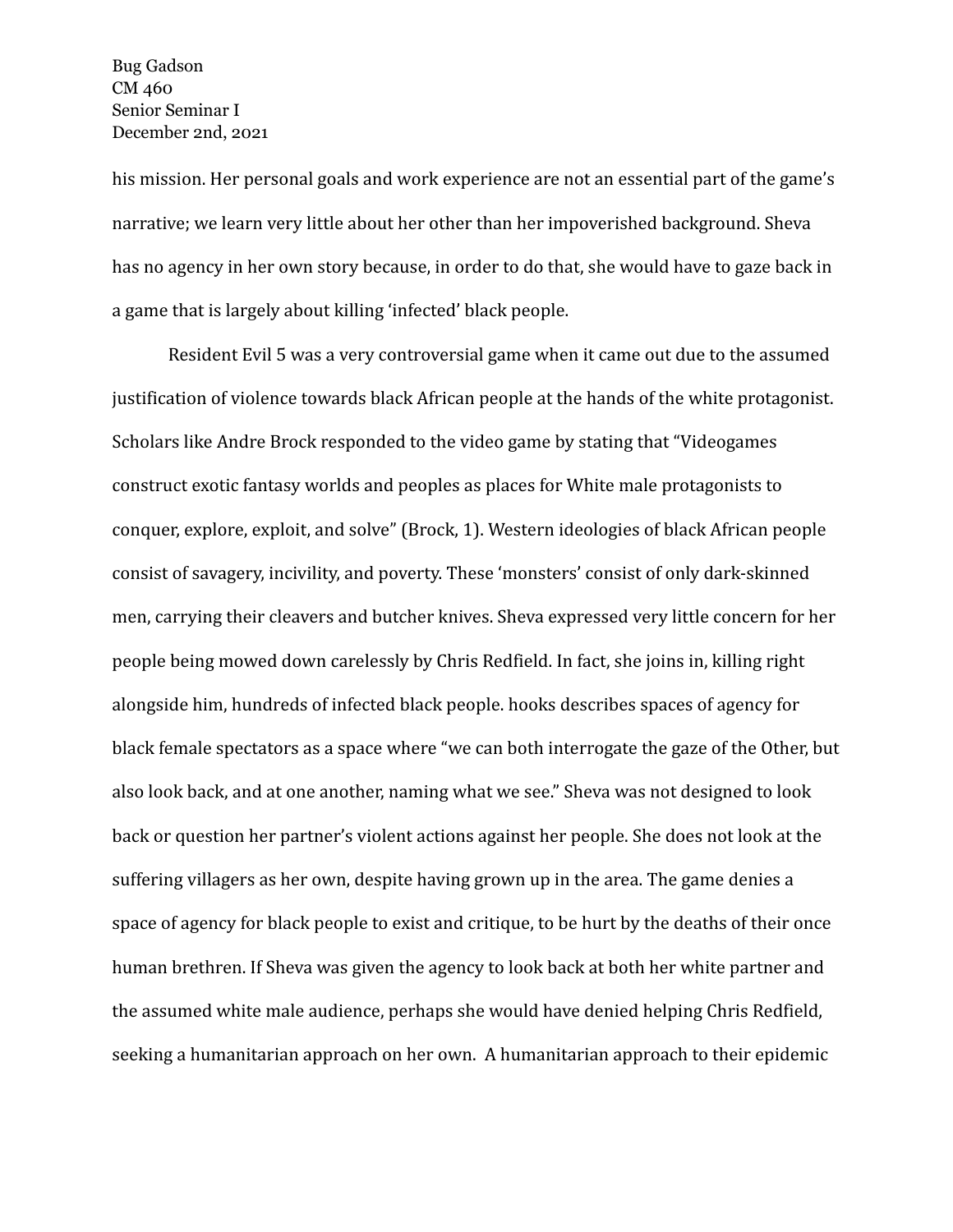could have been to contain as many people as possible for further research to a cure. White supremacy rarely considers a humanitarian approach to black people and blackness.

#### **Absent Black Female Characters**

Black women are used as placeholders in white narrative structures. They exist in a vacuum to be compared, contrasted as the less desirable and unimportant characters to their white counterparts (hooks, 118). bell hooks describes this sort of 'representation' as presence as absence. The existence of black women in media is a sort of non-existence; she is denied a 'body' in order to perpetuate white supremacy and with it, phallocentric spectatorship where the 'desirable' woman is the white woman (hooks, 118). Black female characters in video games aren't exempt from this treatment. In fact, while hooks in her essay states that this 'presence as absence' representation is dated in film, it's still very prevalent in gaming.

*Dead or Alive: Xtreme 2* is just one of many games in the Dead or Alive franchise that has questionable representation of women. While Dead or Alive started as a fighting game franchise, the Xtreme sub-franchise is akin to something like a volleyball dating simulator. The player chooses girls to play volleyball as during the day, and at night, the player can gift their favorite girls items in exchange for sexy cutscenes and skimpy bikini outfits to play in. Lisa Hamilton is the only black woman in the entire franchise of 16 games, in which she appears in only 9. Her features are euro-centric. The only important information about her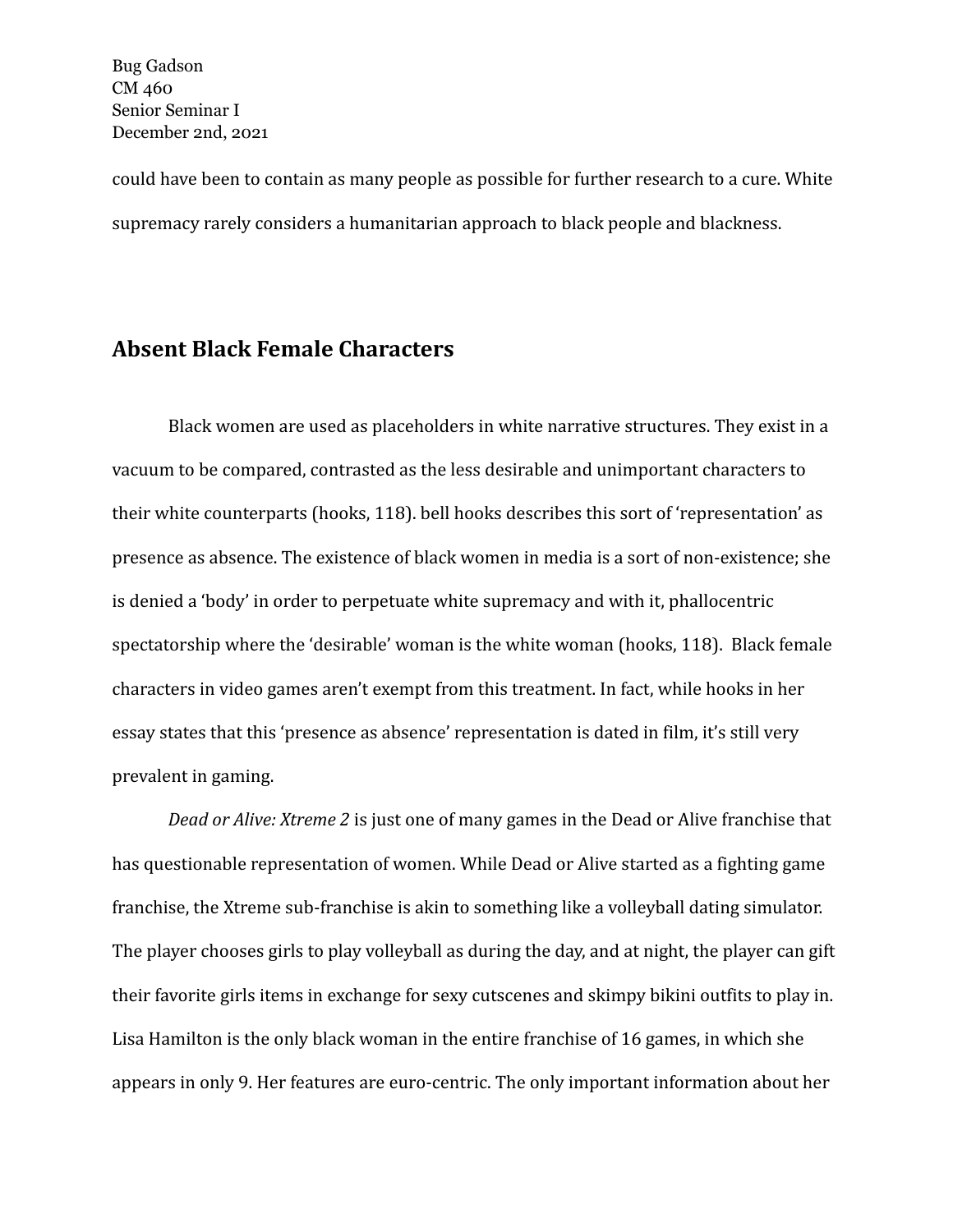character is that she aspires to be a luchadora. Her main role in the franchise is an agitator of the other female characters around her. Lisa is the only brown-skinned woman in the entire franchise, and she doesn't last very long in the Xtreme series. She didn't appear in the third or any other of the Xtreme series games. Lisa's existence in the Dead or Alive universe is only to juxtapose the fairer skinned women around her. Knowing that these games exist only for the spectacle of jiggle physics and the objectification of women, Lisa's absences suggest that her character wasn't favored; her role in the game was small and unimportant. She later appears in other Dead or Alive fighting games, however. This suggests that Lisa is more valued in an aggressive setting than a sexualized one.

The objectification of women in fighting games is a normalized practice in gamer spaces. Female characters are almost always scantily clad, lacking any armor to cover their vital organs, like their hearts and stomachs, despite being in extremely dangerous circumstances. This practice goes beyond clothing as well; many female fighting game characters have similar, if not the same, exaggerated body type that is considered visually pleasurable to men. Mortal Kombat is one of the oldest fighting games, debuting in 1992. Until Mortal Kombat 4 (1997) Jade was the only black female character in the franchise. Her only role in the Mortal Kombat narrative is a servant. She was first a servant to Shao Kahn, the villainous and ruthless ruler of Outworld. She eventually betrays him to serve her long-time best friend and Shao Kahn's daughter Kitana. Little is known about her background or past other than the fact that she is classified as an Edenian. Her costume is only a very low-cut bodysuit and a pair of high-heeled boots, and her weapon of choice is a staff, which she uses as a stripper pole to celebrate her wins. Jade is a servant throughout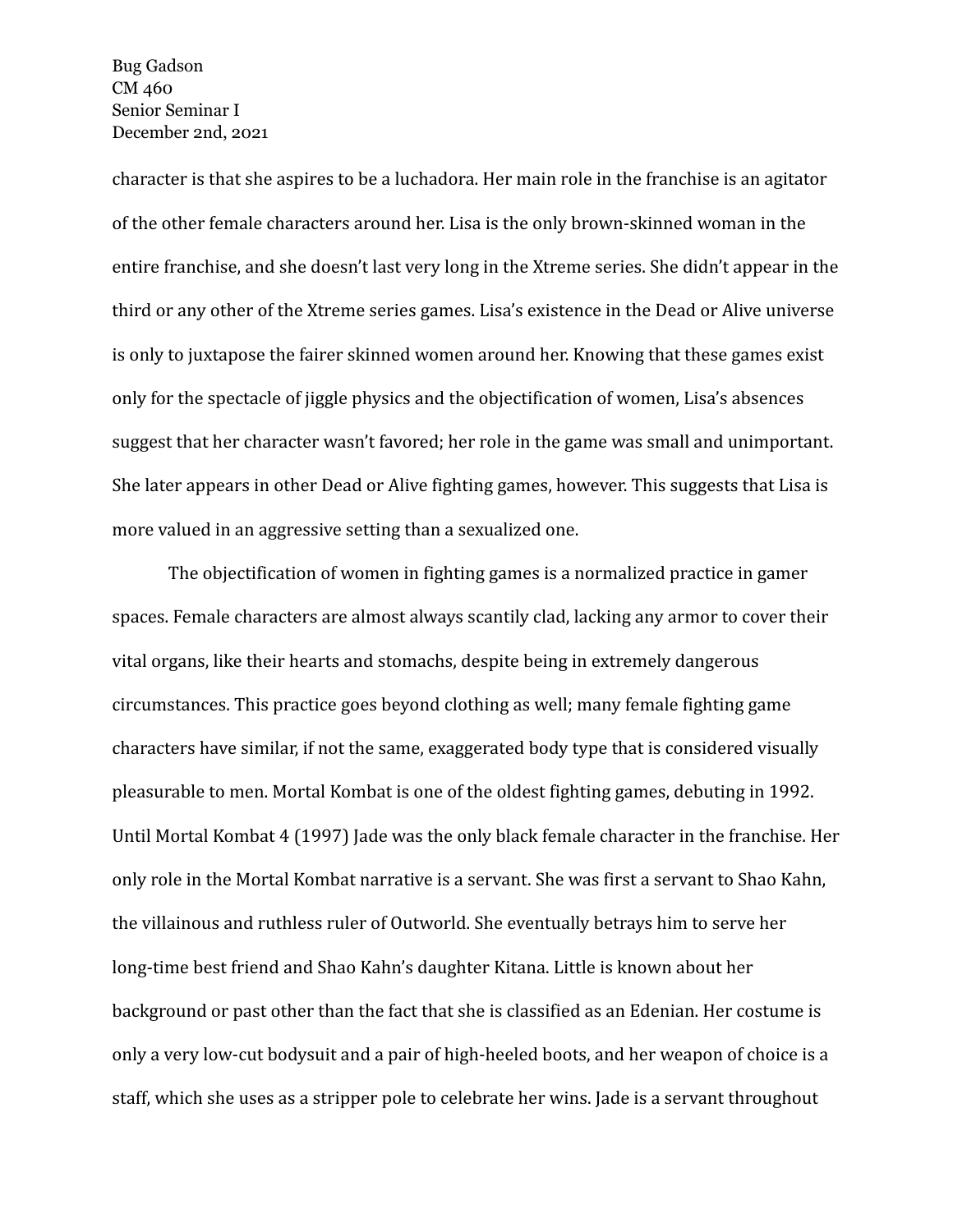her entire life, and is only given one love interest in the 11th installment of the game who is killed shortly thereafter. She is expected to give her life to protect her masters, and does in the 9th installment of the game, *Mortal Kombat 9* (2011).

Jade's death is the most gruesome in the entire cutscene; her white and male counterparts are only put down with punches and kicks. Her master, Kitana, is merely shoved away. Jade's stomach is ripped out of her body as she tries to protect her. Jade's presence in the Mortal Kombat series is absent; her entire identity is shaped by the people around her and whatever conflict they're facing. She is only given a 'body' after her body is mutilated. Jade has served her purpose to prolong the life of her fair-skinned master. She will fuel Kitana's anger and need for revenge in the rest of the game's plot. Black female characters are not given the opportunity to be whole and full in video games. Instead, their bodies are used as transparent placeholders to advance plot and highlight whiteness in contrast to their own useless blackness. The alienation of the black female body in video games also alienates the black female spectator-player.

### **Conclusion**

The lived experience of the black female spectator-player is one of escapism. To enjoy the act of consuming video games, black women are forced to ignore their own lives and experiences. Mainstream triple-A title video games are largely created for and by cis heterosexual white men. This means that players who aren't cis heterosexual, white, and male are forced to identify with whiteness-centered stories and characters. Black female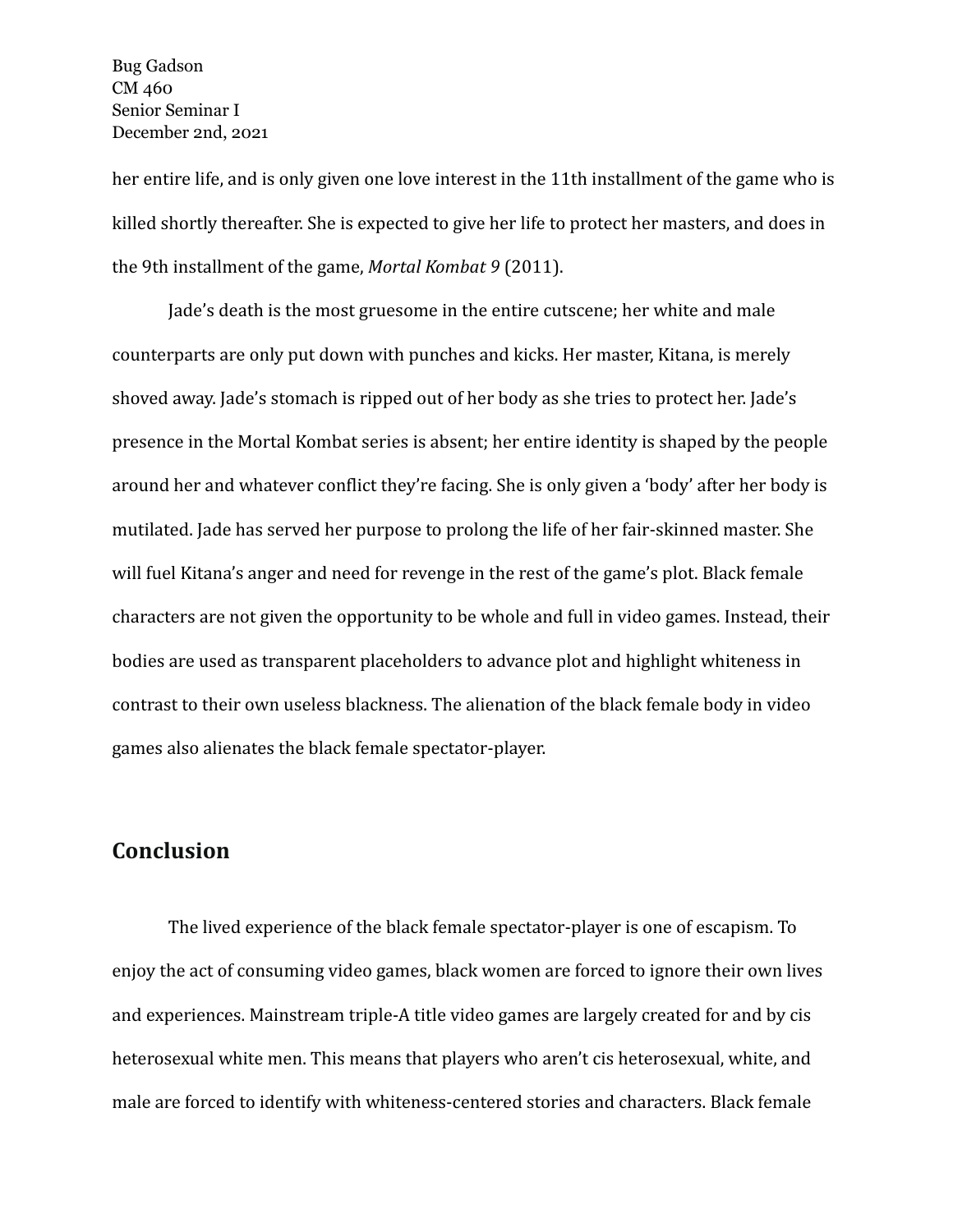spectator-players are hardly considered in these stories; it is blatant by the way black women are both written in and out of narratives. There has even been pushback from writing black women into these narratives. *God of War: Ragnarok* (2022) was announced at the end of the PS5 Showcase Event and it has since been surrounded by controversy.

The God of War series revolves around Nordic Mythology and the tales of Kratos, the Greek God of war. During the PS5 showcase event, God of War: Ragnarok introduces a new character to the franchise, Angrboda, who is the mate of Loki and the mother of monsters (Lindow, 114). She is depicted as a black woman in this story which caused backlash from the games' fanbase. There were cries of historical inaccuracy, race switching, and fishing for diversity. However, the God of War series has a list of many undisputable historical accuracies. The developers have made choices that deliberately veer away from Nordic tradition, like having one character talk with a Texan accent. Another character speaks in a Scottish accent, but for God of War fans, having a black woman in the game was the breaking point of 'realism' in the series.

In her Oppositional Gaze essay, bell hooks talks about the reality of the moviegoing black female spectator:

Every black woman who was/is an ardent moviegoer, a lover of the Hollywood film, testified that to experience fully the pleasure of cinema, that they had to close down critique, analysis; they had to forget racism. And they mostly did not think about sexism. (hooks, 139).

The black female spectator-player has the same dilemma; she cannot critique or analyze the games she plays nor the actions of the non-black spectator-players she interacts with.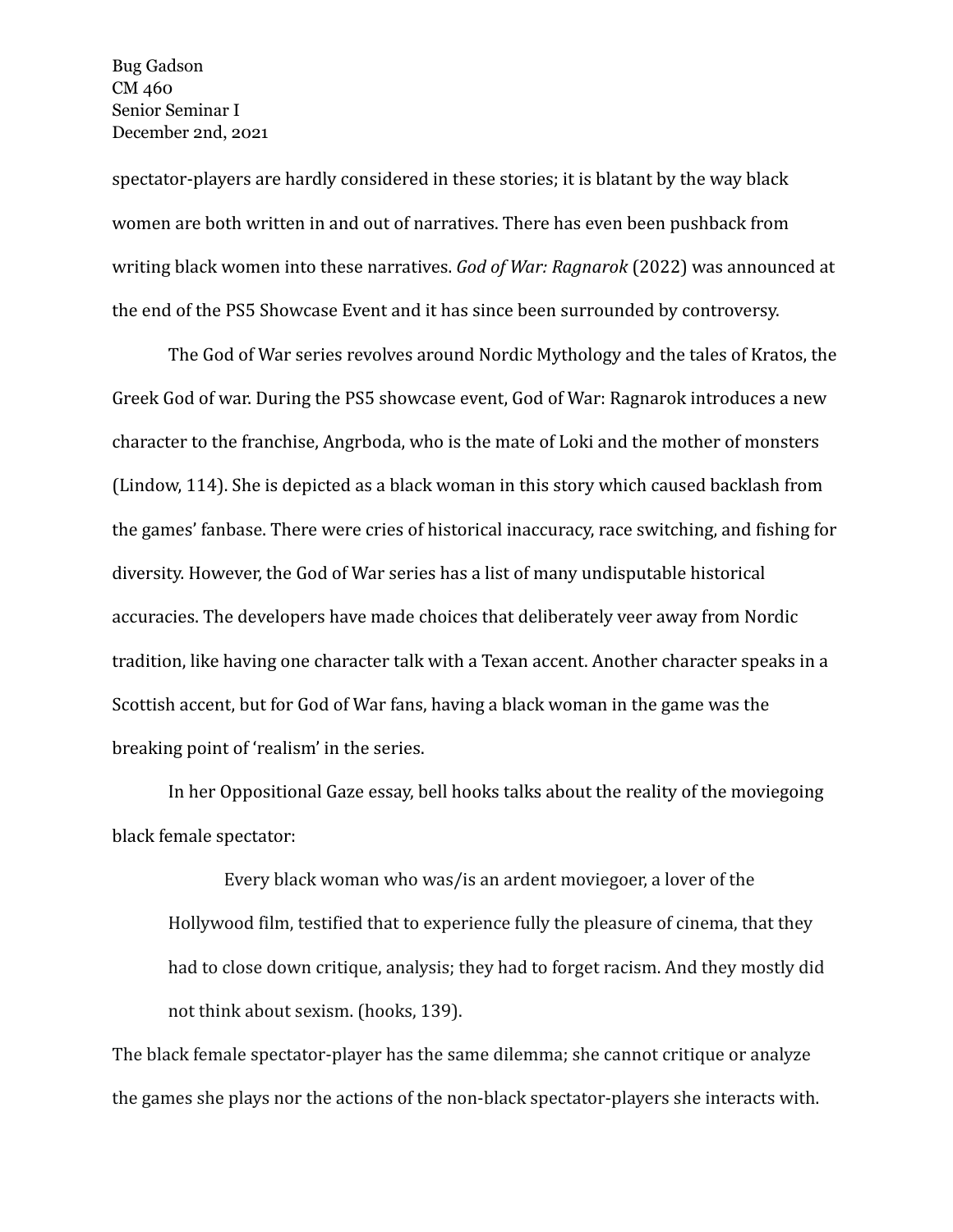This would mean engaging with the constant and overwhelming alienation that comes with enjoying video games. She cannot wonder why all of the protagonists of her favorite video games are white, or male, or both. She surely cannot criticize her non-black counterparts, as this puts her in danger of being ostracized from her 'community'. The black female spectator-player must be anonymous, silent, and forgetful of her own identity.

Virtual gamer spaces are inaccessible to black women because of this. They are denied a safe space among the white men that typically inhabit these spaces. bell hooks says that the extent to which black women feel devalued, objectified, dehumanized in this society determines the scope and texture of their looking relations (hook, 140). The dehumanization, scapegoating, and hyper-sexualization of black female characters in video games translates directly to how black women are treated in gamer spaces. Black women are the ultimate other to white men and video games reinforce this othering by actively having the player-spectator engage with othering processes. Video games are a very different medium than the ones that have come before. They allow a different relationship to the screen world, one of agency. The spectator-player controls the actions of the protagonist, so identification is immediate and full. It is no mistake that video games attract bigoted young white men through the process of othering. Black female spectator-players close their eyes and accept shallow and lifeless representation, knowing that this representation shapes the minds of racists.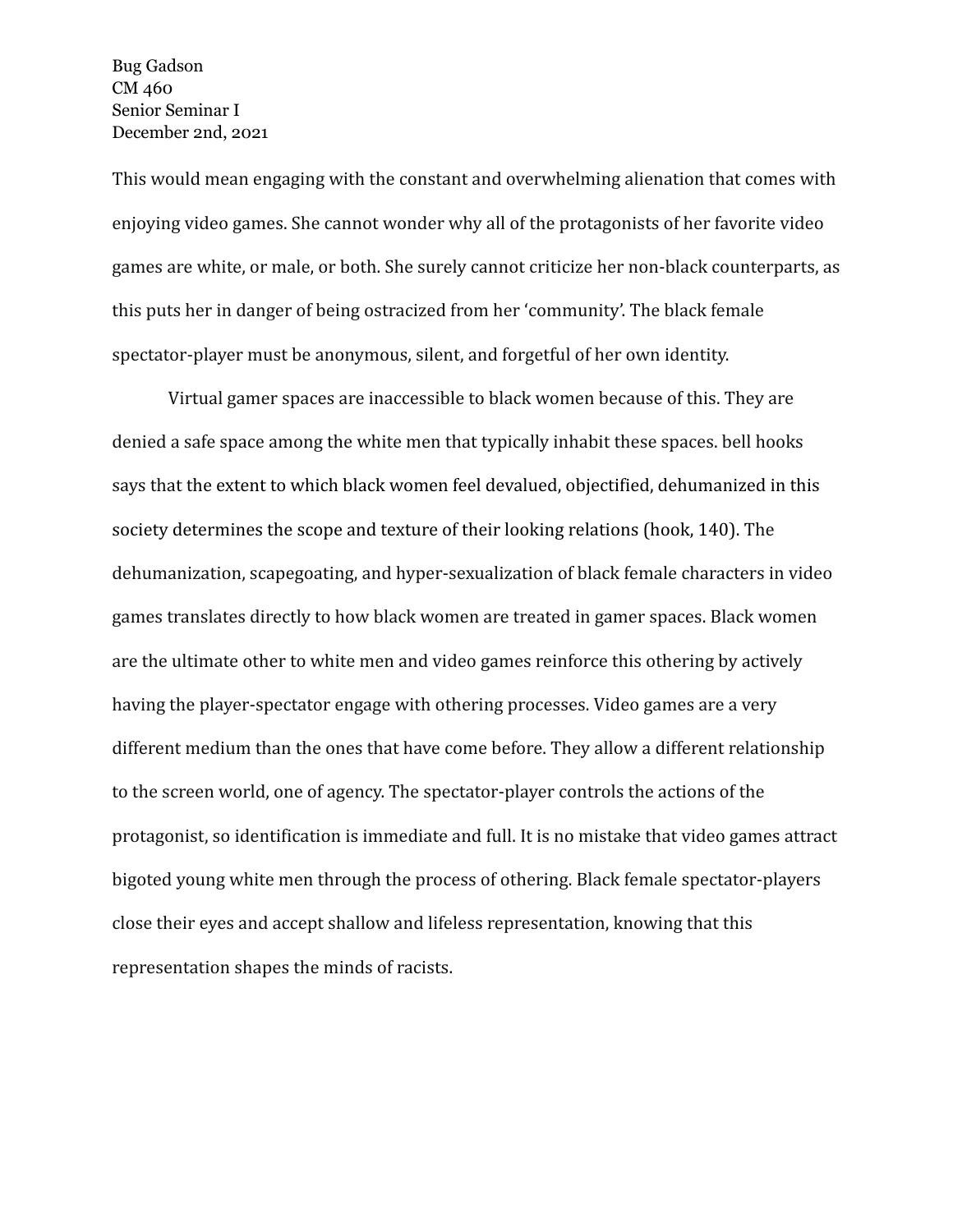#### Bibliography

Game Over: Gender, Race & Violence in Video Games. Dir. Nina Huntemann. Kanopy Streaming, 2000. Web. 14 Sept. 2016.

Hooks, Bell. "5 'The Oppositional Gaze: Black FEMALE SPECTATORS.'" *Feminist Postcolonial Theory*, 2003, pp. 219–233., doi:10.4324/9780203825235-17.

Williams, Dmitri, Nicole Martins, Mia Consalvo, and James D. Ivory. "The virtual census: representations of gender, race and age in video games." New Media & Society 11.5 (2009): 815-34. Web.

Taylor, Ula. "The Historical Evolution of Black Feminist Theory and Praxis." *Journal of Black Studies*, vol. 29, no. 2, 1998, pp. 234–253., doi:10.1177/002193479802900206.

https://journals.sagepub.com/doi/pdf/10.1177/002193479802900206

Valdivia, Angharad N. "Bell Hooks: Ethics from the Margins." *Qualitative Inquiry*, vol. 8, no. 4, 2002, pp. 429–447., doi:10.1177/10778004008004003.

https://pages.ucsd.edu/~bgoldfarb/cogn21s12/reading/hooks-oppositional-gaze.pdf

Rankin, Yolanda A., and India Irish. "A Seat at the Table: Black Feminist Thought as a Critical Framework for Inclusive Game Design." *Proceedings of the ACM on Human-Computer Interaction*, vol. 4, no. CSCW2, 2020, pp. 1–26., doi:10.1145/3415188.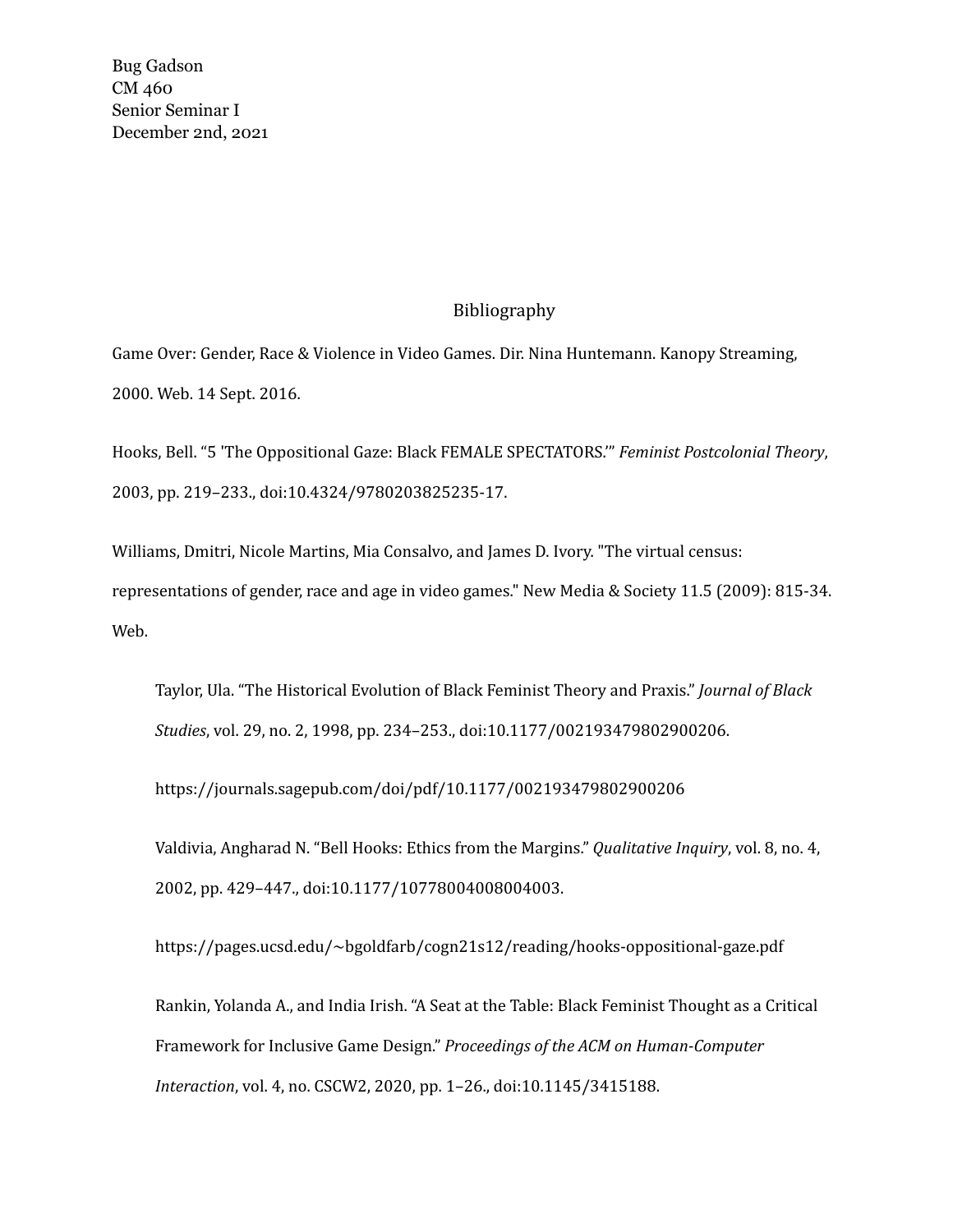Biana, Hazel. "Organizing Bell HOOKS' Frameworks for INTERROGATING REPRESENTATIONS." *Plaridel*, 2021, doi:10.52518/2021-10biana.

Roth, Benita. "Second Wave Black Feminism in the African Diaspora: News from New Scholarship." *Agenda: Empowering Women for Gender Equity*, Agenda Feminist Media, 2008, pp. 46–58.

Staples, Brent. "When the Suffrage Movement Sold Out to White Supremacy." *The New York Times*, 2 Feb. 2019.

Spencer, Robyn Ceanne. "Engendering the Black Freedom Struggle: Revolutionary Black Womanhood and the Black Panther Party in the Bay Area, California." *Journal of Women's History*, vol. 20, no. 1, 2008, pp. 90–113., doi:10.1353/jowh.2008.0006.

Collins, P. H. (1989) The social construction of Black feminist thought. Signs, 14

Crenshaw, Kimberle. "Demarginalizing the Intersection of Race and Sex: A Black Feminist Critique of Antidiscrimination Doctrine, Feminist Theory, and Antiracist Politics [1989]." *Feminist Legal Theory*, 2018, pp. 57–80., doi:10.4324/9780429500480-5.

Cheers, Imani M. *The Evolution of Black Women in Television: Mammies, Matriarchs and Mistresses*. Routledge, Taylor Et Francis Group, 2019.

Crenshaw, Kimberle. "Demarginalizing the Intersection of Race and Sex: A Black Feminist Critique of Antidiscrimination Doctrine, Feminist Theory, and Antiracist Politics [1989]." *Feminist Legal Theory*, 2018, pp. 57–80., doi:10.4324/9780429500480-5.